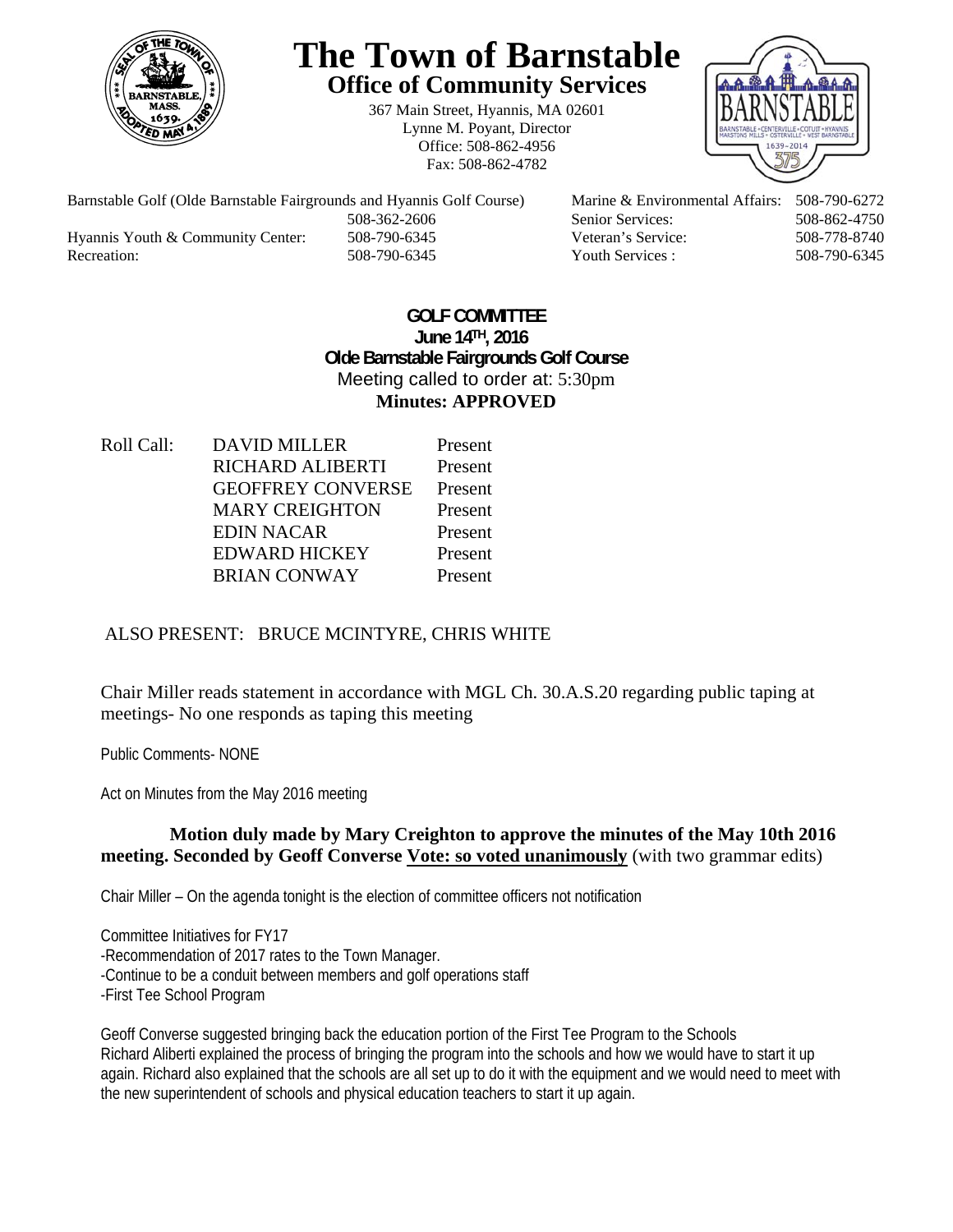Brian Conway- suggested aligning with Bruce and the community on selling the restoration on Hyannis Golf Course. Bruce- We do not have to convince the Town of Barnstable, it would be great if you could pass the word that Barnstable golf is important to Barnstable. Let your town council representative know how golf is good for the town.

- - Chair Miller asks for a motion to include the three topics talked about into the initiatives for FY 2017

#### **Motion duly made by Geoff Converse to approve the 3 initives for FY17 below. Seconded by Mary Creighton Vote: so voted unanimously**

 -Recommend fees for 2017 -First Tee School Program -Communicate the importance of Barnstable Golf to the community

Initial Fee Rate Discussion for 2017

-Chair Miller- I am in favor on an increase in pass fees to stay ahead of the curve. And possibly a yearly rate for cart fees. -Edin Nacar- What kind of increase were you thinking 3%?

Chair Miller- At least a \$50 increase, other departments in Town have gone up on their fees so should we Bruce- We average a 2% increase a year, even with skipping a year of pass increases. Bruce also breaks down how much each budget would benefit with a small increase

Edward Hickey asked how membership is doing. Bruce- levels are very good. Topic discussed by staff and committee Brian Conway asked if the pass holders are going to be asked to make a large contribution. Bruce – Ideally no Richard Aliberti suggests leaving the non resident pass alone, Chair Miller suggests increasing the non resident.

Bruce – any increase would be great for the budget and the staff

Edward Hickey- suggested adding specific things we need to do or buy to justify an increase

Brian Conway-Agrees with Ed H, current recurring increases should justify rate increases

Chris White- The new mandates and compliance issues we have to pay are taking moneys away from other areas so an increase would help.

Election of Committee Officers

### **Motion duly made by Mary Creighton to renew Chair Miller as the Chair for FY17 Golf Committee, Seconded by Geoff Converse. Vote: so voted unanimously**

### **Motion duly made by Geoff Converse renew Mary Creighton as the Vice Chair for FY17 Golf Committee, Seconded by Brian Conway. Vote: so voted unanimously**

Golf Director's Report- McIntyre

-On June 2nd Chris, Merry, and myself attended the Town Council meeting and the budget for FY 17 was approved. The RFP for the Market Analysis for Hyannis Golf Course had 3 good responses. After they are graded the company awarded will be notified. This is a very busy time of the year for the Administrative office, May was a good month even though it rained the first week. June is looking good so far hopefully the weather will cooperate and we will make our numbers. The courses are in great shape and the feedback I get is great. I would like to thank the staff for doing a fantastic job.

#### Superintendent of Golf Maintenance Report- White

-The courses look great even though we have had a small amount of rain so far, just a few dry spots. I would like to thank my staff they are doing a great job with a smaller staff than normal. The mechanics are out there mowing greens and doing whatever they can to help. The left side of #10 green OBF has been filled and sod was added. At Hyannis we are filling in bunkers on 6 and 10 and hopefully will be able to fill and sod them. Chair Miller asked about #3 at Hyannis and what is going to happen to help keep the balls from rolling all the way down. Chris explained the process, and that it will be seeded and filled in. I would like to thank Paul Parece